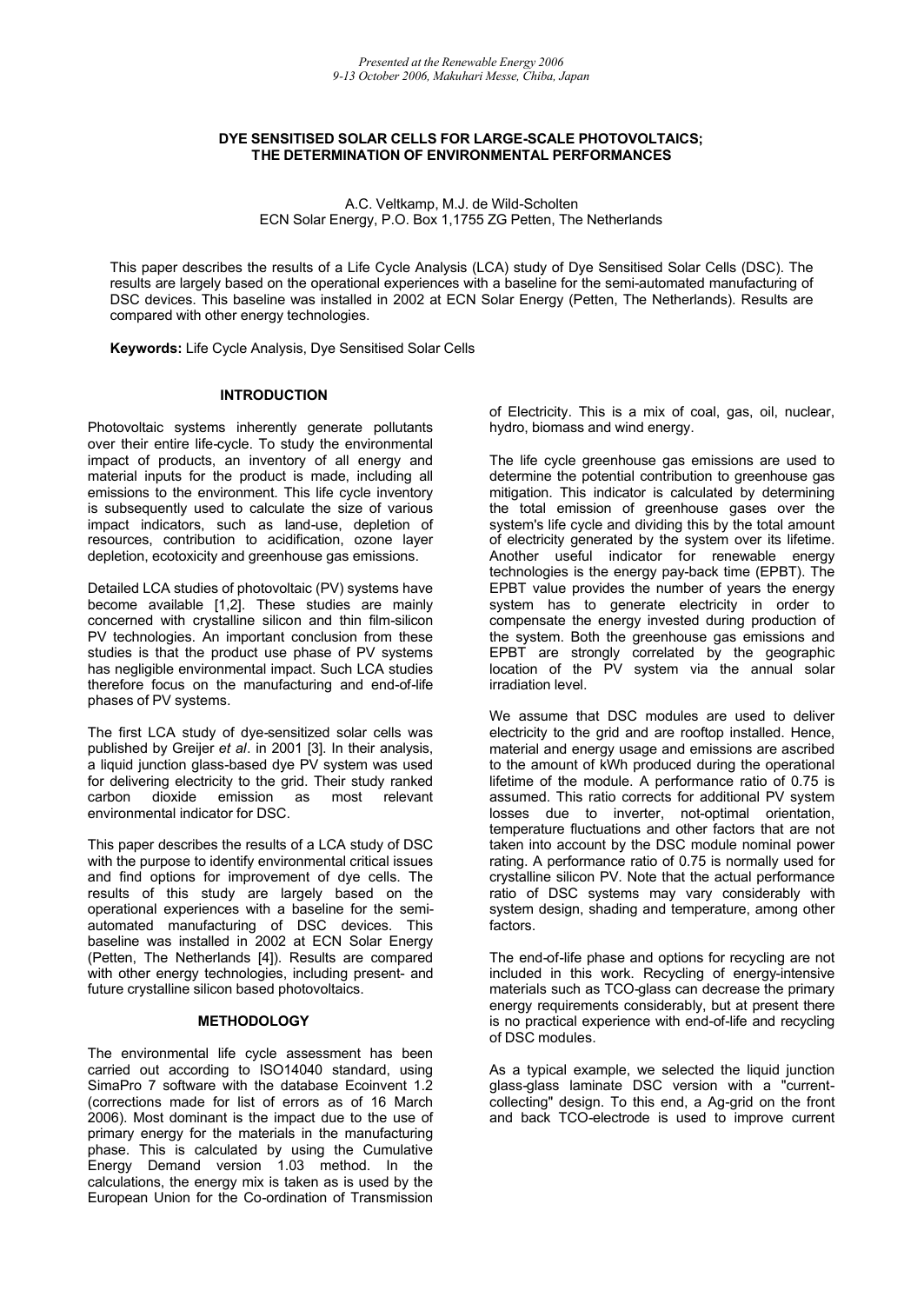collection and, hence, the fill factor [4]. Instead of using such a metal grid for current collection, monolithic series connection can be used [5]. In our study, glass sealing of the front- and back electrode is carried out using hotmelt/polypropylene gaskets in a low-vacuum laminator. The use of an aluminum frame on the glassglass laminate is assumed to make results comparable with LCA studies on crystalline silicon photovoltaics [1]. For similar reason, the materials and energy input for inverter and cabling ("Balance of System") were also taken from this same study. Note that in reality, framing and BOS technology are not yet wel defined for large scale dye cell application, and this may be different in future applications as compared to crystalline silicon based photovoltaics.

Table 1 provides the material and energy streams required for the manufacturing 1  $m<sup>2</sup>$  of this type of DSC module [4]. The process energy is calculated based on the power consumption (in kWh) of manufacturing apparatus used in the ECN 10x10 cm baseline, assuming maximal throughput of 30x30 cm DSC devices for each process step and no energy consumption during idle time of the specific instrument. The maximum throughput in our baseline, for a single apparatus, is determined by the laminating step, and is approximately 40 glass-glass laminates/hour (30x30 cm).

# **RESULTS AND DISCUSSION**

### **Environmental impact of DSC substrates**

DSC devices can be manufactured on different types of substrates. Unfortunately, no LCA data is available for titanium foil, polyimide or fluorinated hydrocarbon material. These materials are under consideration for use as substrate or encapsulant of DSC modules. We therefore selected glass, stainless steel and PET (PolyEthylene Teraphtlalate) as potential substrates for DSC modules and which are included in the Ecoinvent database. Fig. 1 shows the normalized impact indicators for a unit area of these materials,. Stainless steel has by far the largest impact on toxicity, which is due to chromium VI in stainless steel. A substantial fraction of fossil fuel is used for the manufacturing of glass and, hence the impact indicators for glass are mainly influenced by the energy usage in the manufacturing of this glass.

| Materials (available in LCI database)                            | g/m2 module | <b>Comment</b>                                                            |
|------------------------------------------------------------------|-------------|---------------------------------------------------------------------------|
| Solar glass, low-iron, at regional storage/RER U                 | 15,000      | 2x 3 mm thick                                                             |
| Tin, at regional storage/RER U                                   | 1,9         | For TCO                                                                   |
| Metallization paste, silver                                      | 7,2         | for screenprinting Ag<br>metal grid                                       |
| Titanium dioxide, production mix, at plant/RER U                 | 16          |                                                                           |
| Chemicals organic, at plant/GLO U                                | 50          | terpineol in TiO <sub>2</sub><br>screenprint paste and<br>other chemicals |
| Chemicals organic, at plant/GLO U                                | 3,5         | ethylcellulose in TiO <sub>2</sub><br>synthesis                           |
| Platinum, at regional storage/RER U                              | 0,1         | ruthenium not in database,                                                |
| Acetone cyanohydrin, at plant/RER U                              | 20          | acetonitrile not in<br>database                                           |
| Platinum, at regional storage/RER U                              | 0.05        | Pt catalyst                                                               |
| Polyethylene, HDPE, granulate, at plant/RER U                    | 20          | hotmelt foil                                                              |
| Polyester resin, unsaturated, at plant/RER U                     | 20          |                                                                           |
| Chemicals organic, at plant/GLO U                                | 0, 16       | Junction box                                                              |
| lodine, in ground                                                | 0.45        | In liquid electrolyte                                                     |
| <b>Electricity</b>                                               |             |                                                                           |
| Electricity, medium voltage, consumption UCTE, at<br>grid/UCTE U | 13 $kWh/m2$ | Electricity consumption +<br>10% overhead                                 |

Table 1. Material and energy use for the manufacturing of 1  $m^2$  glass-glass dye solar cells (based on ECN process steps, total area).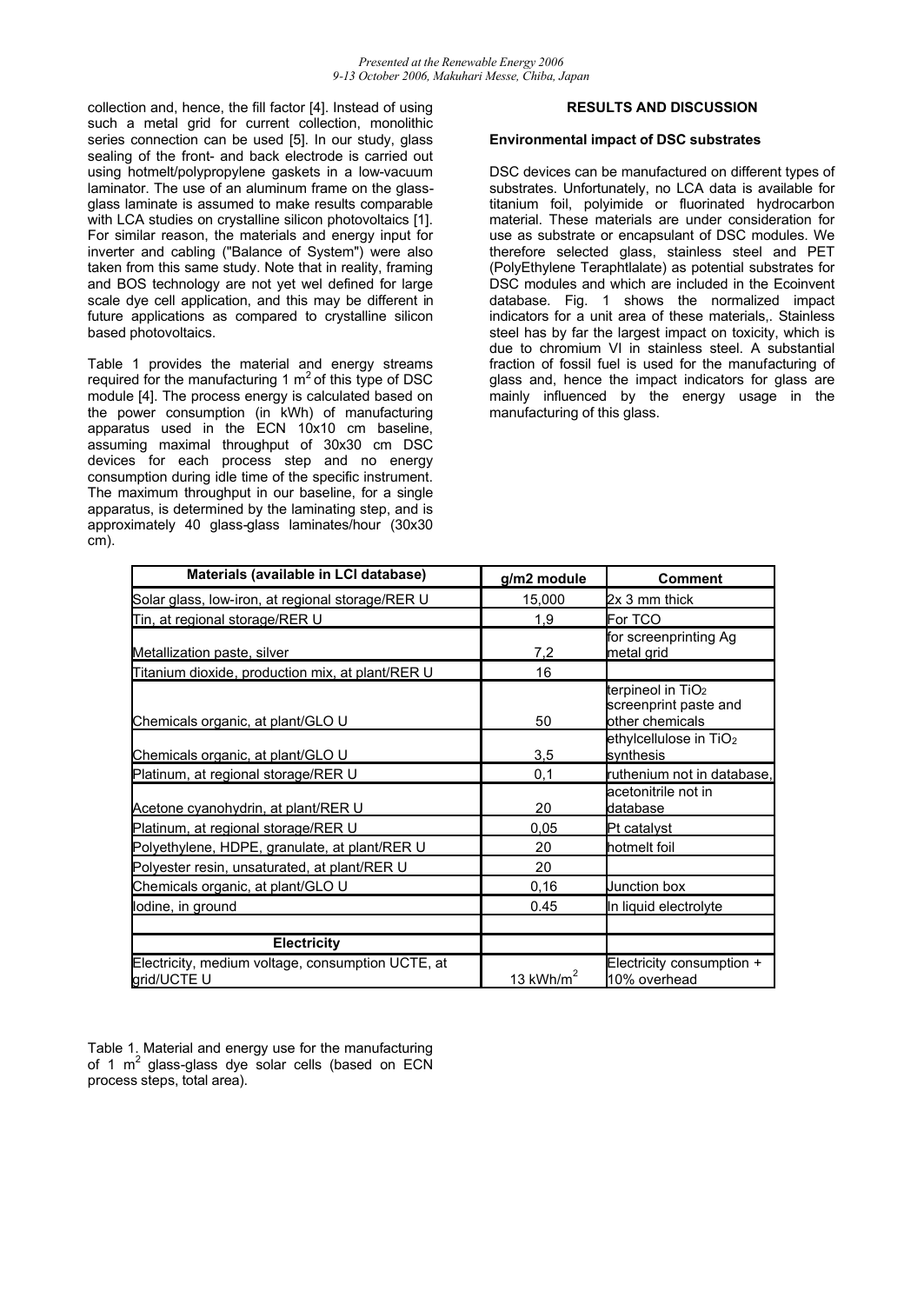#### *Presented at the Renewable Energy 2006 9-13 October 2006, Makuhari Messe, Chiba, Japan*



Fig. 1. Environmental impact indicators calculated for different substrates (3-4-5-mm glass, 125 μm stainless steel, 75 μm PET)

#### **Energy payback time of DSC**

The energy payback times of glass-glass DSC devices have been calculated for 3 irradiation levels, low (Netherlands/Germany), medium (South-Europe) and high irradiation (Sahara desert), according to the calculations in Table 2. The EPBT values are 1.3, 0.8 and 0.6 years, respectively.

In Figure 2, the EPBT values have been plotted for different DSC configurations. A medium irradiation level was used in this calculation (South-Europe). For glass and stainless steel, a high temperature sintering was used, whereas a low temperature sintering approach was used for PET-substrate. An equal technical performance of these 3 DSC configurations was assumed. In reality, low temperature routes for DSC fabrication will most likely result in lower conversion efficiencies. It can further be seen from Figure 2 that, under the assumptions mentioned above, the use of plastic substrate lowers the EPBT considerably, from 0.8 (glass-glass), 0.7 (stainless steel) to 0.6 years (PET).

Table 2. Energy payback calculation of glass-glass DSC devices for 3 solar irradiation regimes

|                                                          | low irradiation<br>(NW Europe) | medium irradiation<br>(S-Europe) | <b>High irradiation</b><br>(Sahara desert) |
|----------------------------------------------------------|--------------------------------|----------------------------------|--------------------------------------------|
| input per kWp<br><b>Energy</b><br>including frame & BOS  | 11740 MJ <sub>D</sub> /kWp     | 11740 MJ <sub>D</sub> /kWp       | 11740 MJ <sub>D</sub> /kWp                 |
| <b>Irradiation</b>                                       | 1000 kWh/m $2/yr$              | 1700 kWh/m <sup>2</sup> /yr      | 2190 kWh/m <sup>2</sup> /yr                |
| Performance ratio                                        | 0.75                           | 0.75                             | 0.75                                       |
| <b>Annual yield</b>                                      | 750 kWh/kWp/yr                 | 1275 kWh/kWp/yr                  | 1642 kWh/kWp/yr                            |
| <b>Energy output</b><br>1 $kWh_e = 11.6$ MJ <sub>p</sub> | 8700 MJ <sub>p</sub> /kWp/yr   | 14700 MJ <sub>D</sub> /kWp/yr    | 19053 MJ <sub>D</sub> /kWp/yr              |
| Energy payback time =<br>energy input/output             | 1.3 years                      | 0.8 years                        | 0.6 years                                  |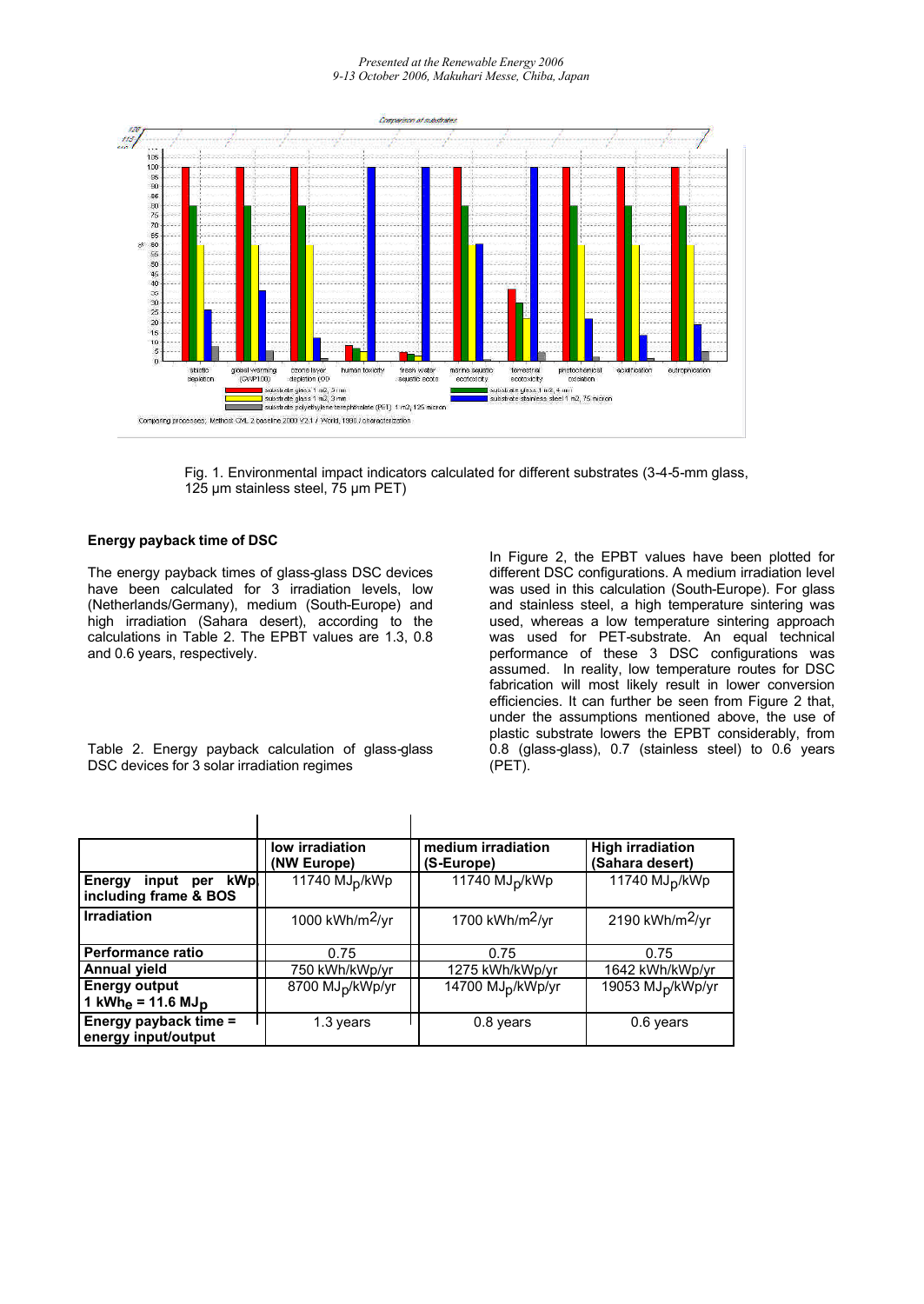Fig. 2. Energy payback time for DSC modules as a function of substrate type.



#### **Greenhouse gas emissions of DSC**

In order to calculate the greenhouse gas equivalent emissions, the operational lifetime of the dye module must be defined. We consider 5 years as a minimum lifetime required for introduction of grid-connected DSC modules, provided that costs are strongly competitive with respect to other PV technologies such as amorphous and crystalline silicon. For calculating the amount of CO<sub>2</sub>-equivalent greenhouse gas emissions per kWh produced electricity, we assumed operational lifetimes of 5, 10 and 30 years, a glass-glass DSC module with 8% efficiency (total area, AM1.5) and an irradiation level of 1700 kWh/m<sup>2</sup>/yr (South Europe). Note that thirty years lifetime is normally used in similar calculations for crystalline silicon. Figure 3 summarizes the results; obviously, the greenhouse gas emissions are strongly related to the lifetime of the DSC module. The ranges calculated in this study resemble the greenhouse gas equivalent emissions reported by Greijer for glass-based DSC modules [3]. They calculated 19-47 g CO<sub>2</sub>/kWh for a lifetime of 20 years at 2190 kWh/m<sup>2</sup>/yr. The range in their study depends on DSC module manufacturing energy and AM1.5 conversion efficiency; the authors varied the efficiency of the active area between 7-12% and the manufacturing energy between 100-280 kWh/m<sup>2</sup>.

Fig. 3. Green House Gas emissions of glass-glass DSC modules as function of lifetime (location S-Europe)



To put the results in more perspective, Table 3 provides the greenhouse gas emissions of different energy technologies. As can been seen from this Table, the uncertainty in life cycle greenhouse gas emissions is relatively large for photovoltaic technologies such as DSC which is a result of the uncertainties in the assumptions such as on lifetime and process energy. Nevertheless it can be concluded that dye cells show a good potential for greenhouse gas mitigation.

Table 3. Greenhouse gas emissions of energy technologies<sup>a</sup>

| <b>Energy Technology</b>      | g CO <sub>2</sub> eq./kWh |
|-------------------------------|---------------------------|
| Combined cycle gas turbine    | 400                       |
| European electricity supply   | 588                       |
| Wind energy                   |                           |
| <b>Biomass</b>                | 20                        |
| Cryst. Silicon PV             | $15 - 32^{p}$             |
| DSC (this study, glass-glass, | 20-120 (depending         |
| South Europe)                 | on lifetime)              |

<sup>a</sup>E. Alsema, Critical issues in the Life Cycle Assessment of Photovoltaic Systems, Workshop on Life Cycle Analysis and Recycling of Solar Modules- The Waste Challenge, Brussels, 18-19 March 2004.<sup>b</sup>E. Alsema *et al*., 21st EPVSEC, Dresden, 2006.

#### **Depletion of resources**

The scarce materials in the case of DSC include ruthenium (which is an essential part of the dye commonly used) and silver (used in the screenprinted metal-grid in case of 'current collection' design used for this study). Based on economic reserves of ruthenium as known in 1998, Andersson calculated that, if all of these reserves would be used for the production of DSC modules, the theoretical maximum installed DSC power amounts to approximately 6 TWp [6]. In reality, a large part of the ruthenium reserves will be used for other applications than DSC, such as electronic circuits, process catalysts and as electrode coating for electrochemical applications. Promising efficiencies have already been reported for DSC based on fully organic dyes so in future DSC technology may not require Ru-containing dyes for efficient and stable operation [7].

# **CONCLUDING REMARKS**

In the absence of any information on real (i.e., large scale commercial) DSC manufacturing, we extrapolated information from our semi-automated DSC baseline.

It turns out that the dominant environmental impact arises from energy consumption for the preparation of materials (mainly substrates) and for module manufacturing. The glass substrate in particular has a major effect on the energy requirement. This situation can be improved by using thin-glass or other types of substrates, such as metal- or polymer-foil. A further improvement can be obtained by adapting lowtemperature approaches for module preparation, such as the pressing or microwave sintering of  $TiO<sub>2</sub>$ nanoparticles. Nevertheless, it must be stressed that, up to now, glass-based DSC cells and hightemperature processing give much better DSC<br>performances and stability, which makes the and stability, which makes the comparison of substrates or processing routes rather premature and artificial.

We consider our LCA study conservative with respect to module manufacturing since the energy consumption